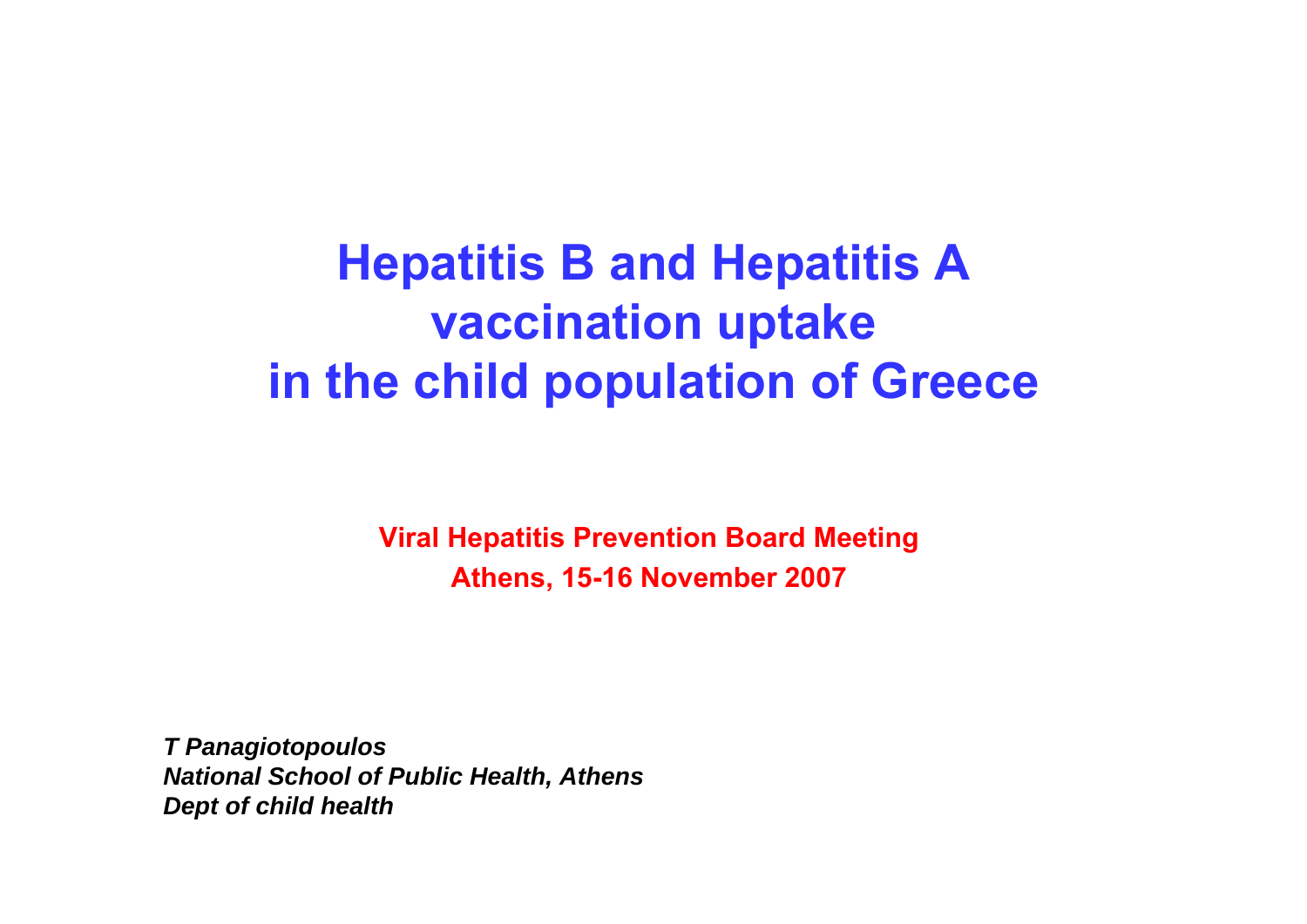

| The Greek Childhood Varcination Schedule |             |                  |            |            |                   |      |      |      |            |                 |
|------------------------------------------|-------------|------------------|------------|------------|-------------------|------|------|------|------------|-----------------|
|                                          | <b>DTaP</b> | Hib <sup>1</sup> | <b>IPV</b> | <b>MMR</b> | HepB <sup>2</sup> | MenC | PCV7 | Var5 | <b>BCG</b> | dT <sub>6</sub> |
| 2 months                                 | Yes         | Yes              | Yes        |            | Yes               | Yes  | Yes  |      |            |                 |
| 4 months                                 | Yes.        | Yes              | Yes.       |            | Yes.              | Yes  | Yes. |      |            |                 |
| 6 months                                 | Yes.        | Yes.             |            |            |                   |      | Yes. |      |            |                 |
| 6-18 months                              |             |                  | Yes        |            | Yes               |      |      |      |            |                 |
| 12-15 months                             |             | Yes.             |            | Yes        |                   |      | Yes. |      |            |                 |
| 12-18 months                             |             |                  |            |            |                   |      |      | Yes. |            |                 |
| 15-18 months                             | Yes         |                  |            |            |                   | Yes  |      |      |            |                 |
| 4-6 years                                | Yes         |                  | Yes        | Yes        |                   |      |      |      |            |                 |
| 6 years                                  |             |                  |            |            |                   |      |      |      | Yes        |                 |
| $11-18$ years                            |             |                  |            |            |                   |      |      |      |            | Yes             |
| 13-18 years                              |             |                  |            |            |                   |      |      | Yes. |            |                 |
| $>18$ years                              |             |                  |            |            |                   |      |      |      |            | Yes             |

The Greek Childhood Vaccination Schedule as on 10 April 2007.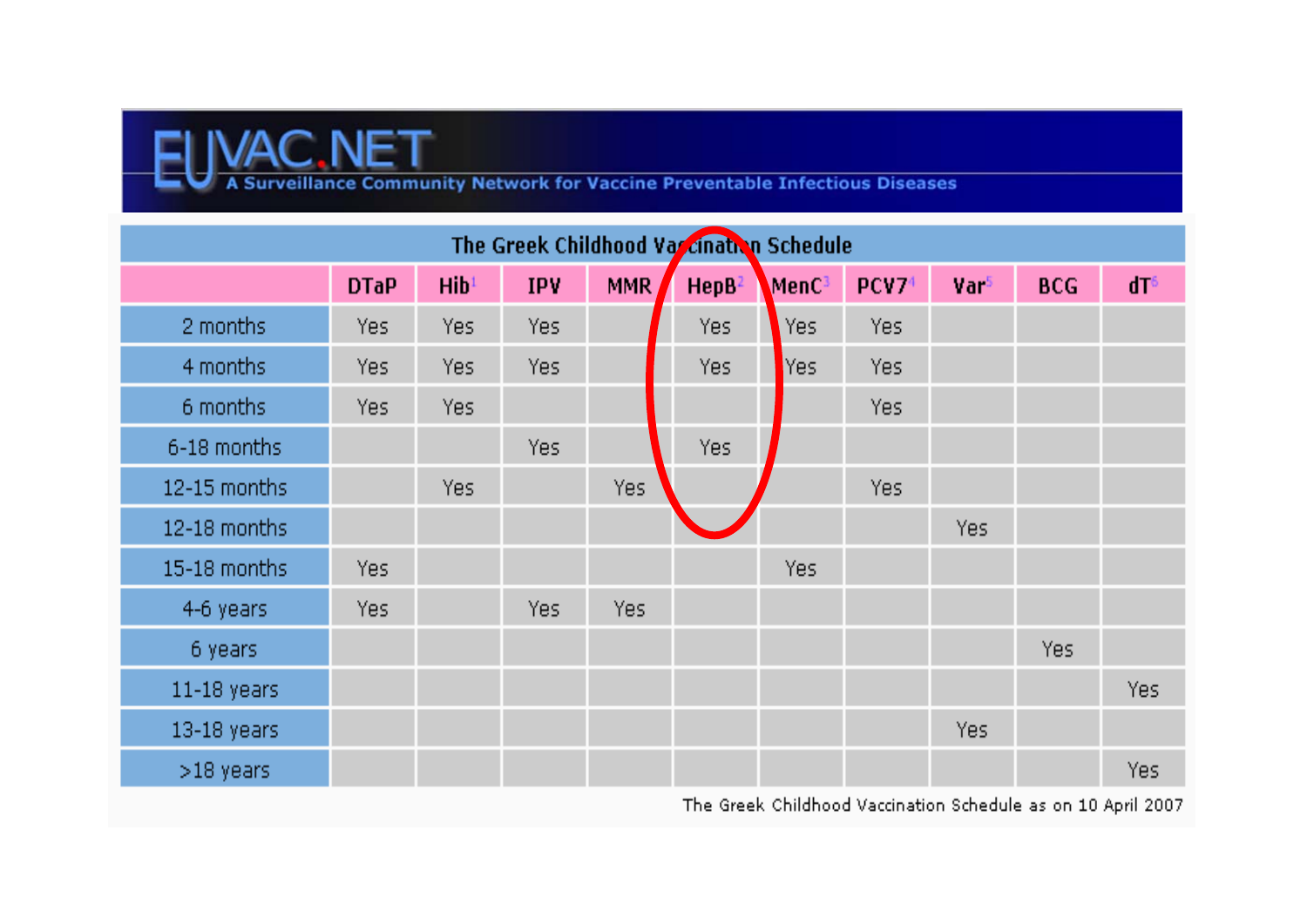#### **HepB and HepA doses distributed, Greece, 1990-2003**

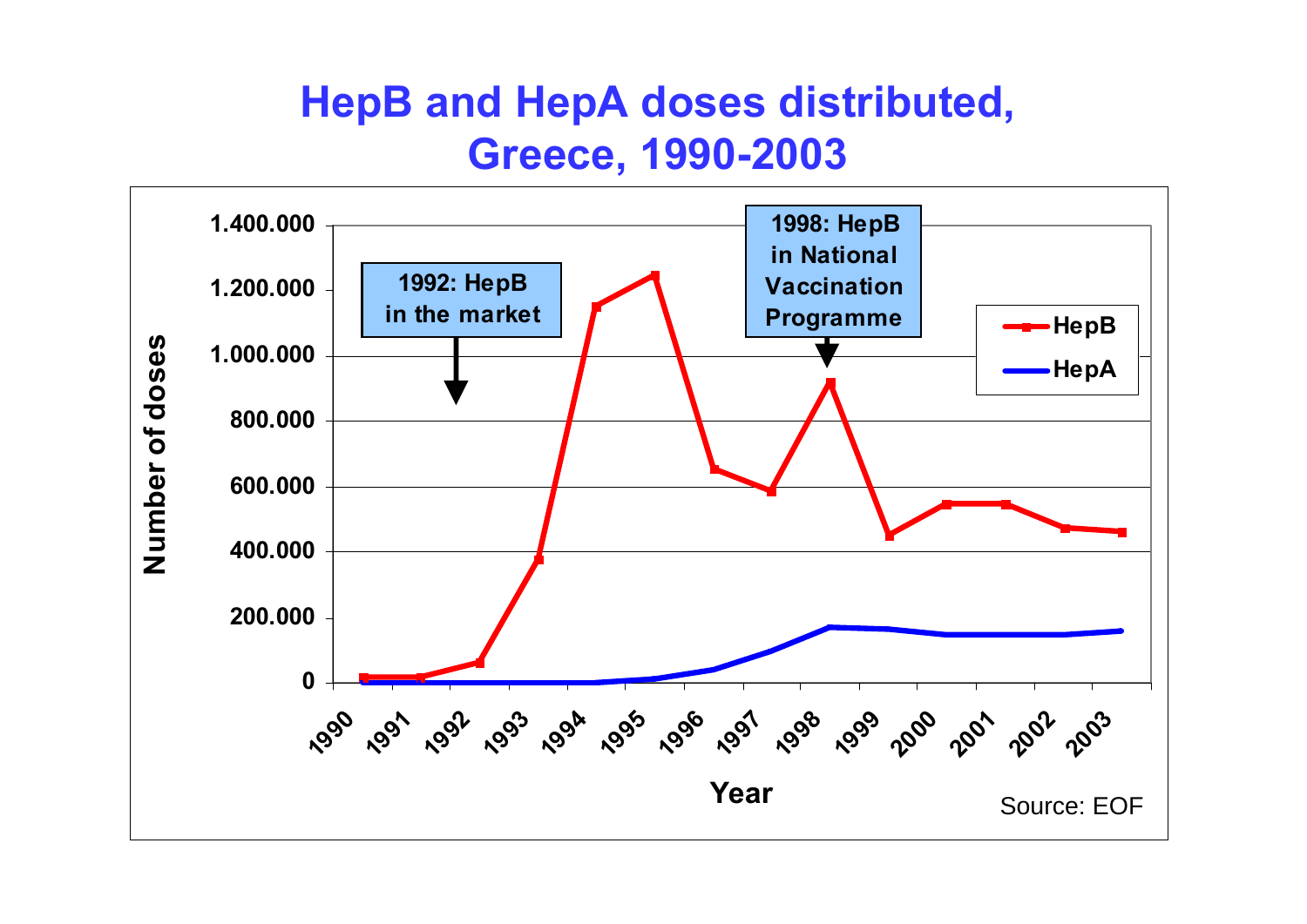# **National**

#### **vaccination coverage survey, 2006**

#### **Objectives**

- **to assess immunisation coverage by vaccine / dose**
	- **of 1st grade children (6-yrs old) at national levelat regional level**
	- **of 9th grade children (14-yrs old) \* at national level**

\* last year of compulsory school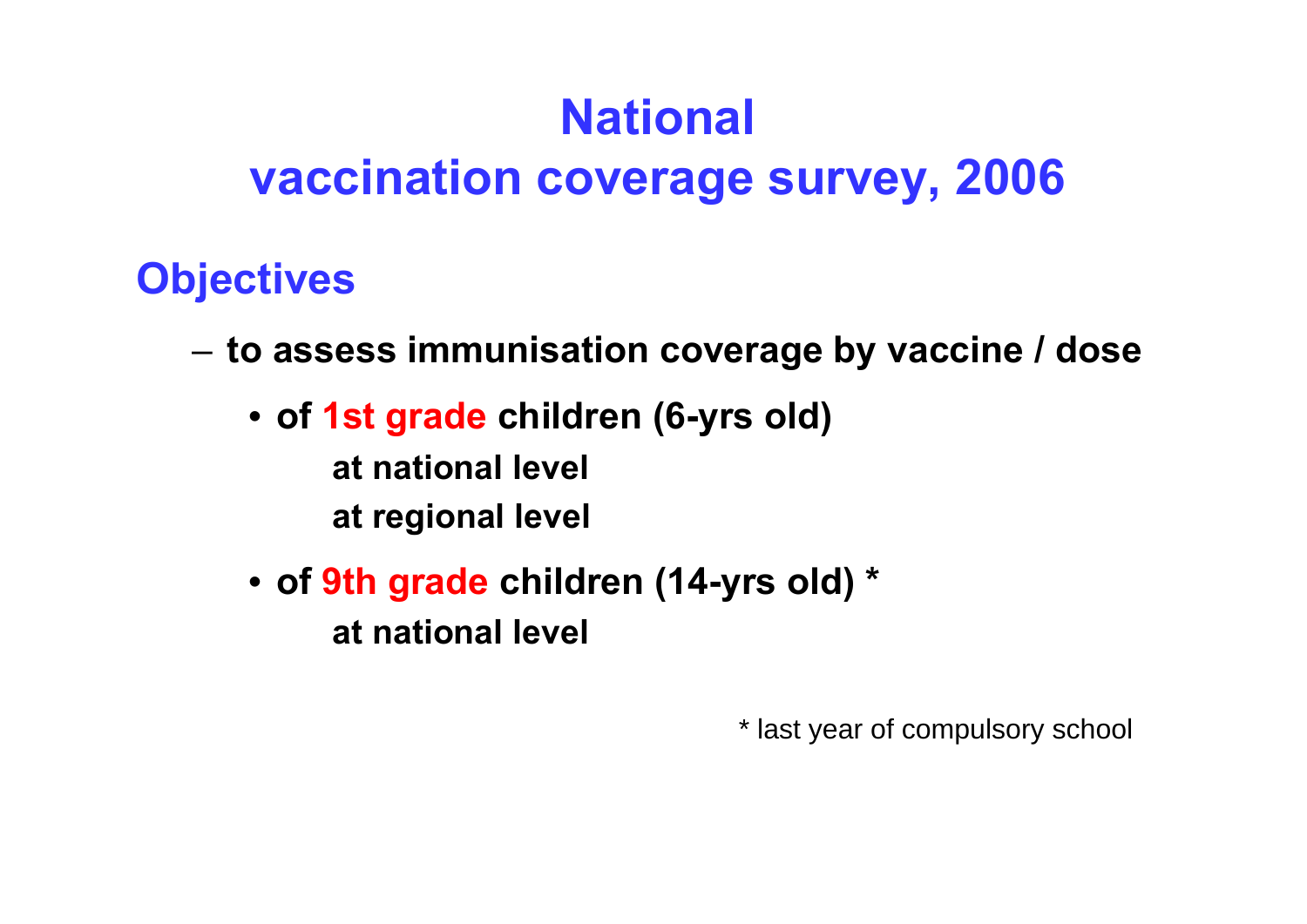# **Sampling design: stratification and cluster sampling**

- **Stratification by geographical region and type of area (urban/rural)**
- **Random sample of school classes ("clusters") within strata**
- **All students in the selected school classes included**

#### **1st grade**

- Different sampling fraction by region  $\rightarrow$  adequate **sample size in each region**
- **Weighting in analysis for results at national level 9th grade**
- **The same sampling fraction in all regions**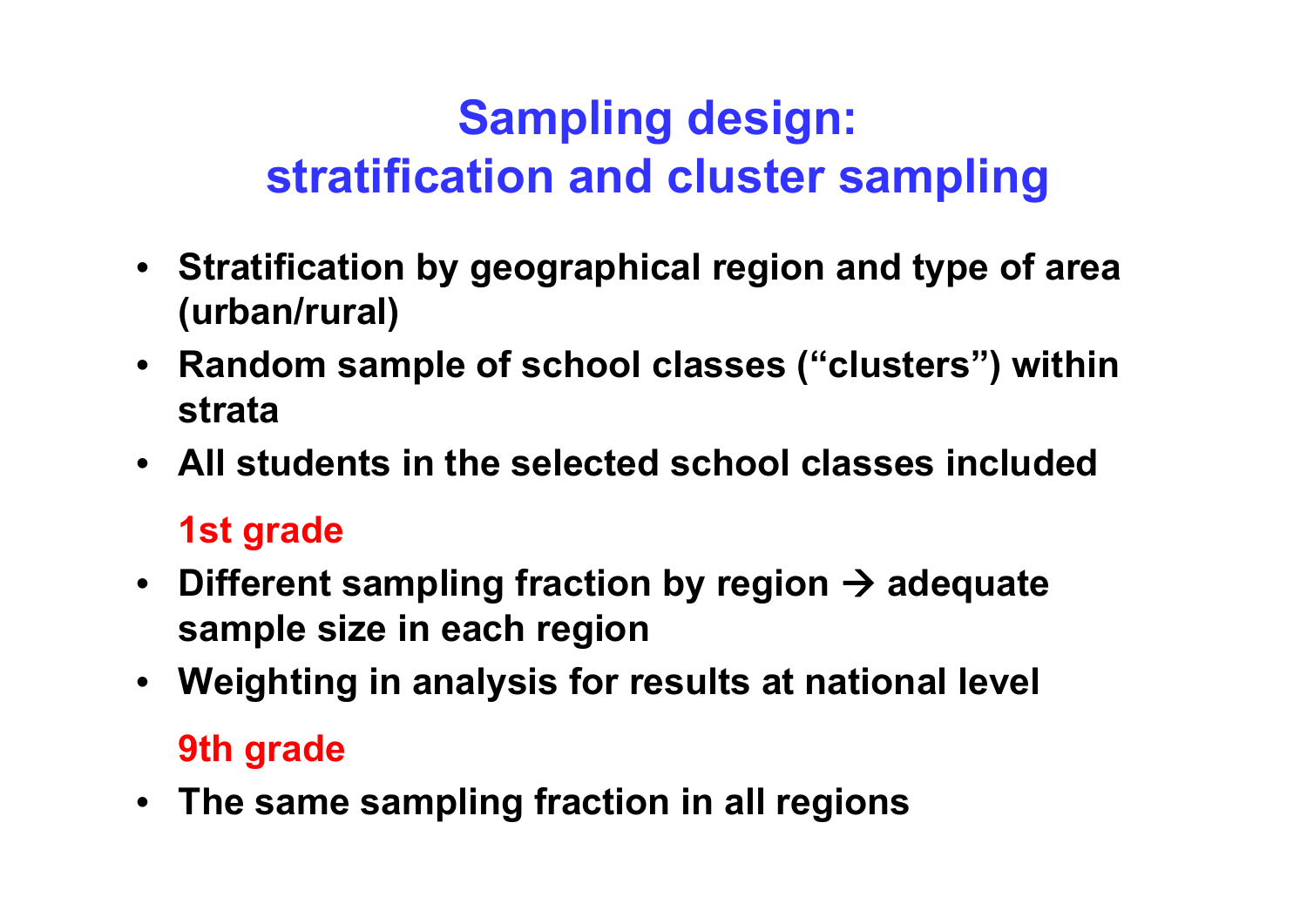## **Sample size and sampling fraction**

| <b>Gepgraphical region</b>   | <b>No. of school classes</b> |              | <b>No. of children</b> |           | <b>Sampling fraction</b><br>(school classes) |           |
|------------------------------|------------------------------|--------------|------------------------|-----------|----------------------------------------------|-----------|
|                              | 1st grade                    | 9th grade    | 1st grade              | 9th grade | 1st grade                                    | 9th grade |
| Ipiros - Ionian islands      | 59                           | 4            | 611                    | 57        | 13,49%                                       | 1,22%     |
| Kriti - Aegean islands       | 55                           | 7            | 605                    | 134       | 5,44%                                        | 1,22%     |
| <b>Macedonia - Thessalia</b> | 46                           | 17           | 639                    | 275       | 2,19%                                        | 1,22%     |
| <b>Attiki</b>                | 50                           | 17           | 840                    | 226       | 3,36%                                        | 1,22%     |
| Sterea - Peloponnissos       | 58                           | 11           | 608                    | 199       | 3,78%                                        | 1,22%     |
| <b>Thraki</b>                | 79                           | $\mathbf{2}$ | 575                    | 32        | 15,71%                                       | 1,22%     |
| <b>TOTAL</b>                 | 342                          | 58           | 3.878                  | 923       | 4,35%                                        | 1,22%     |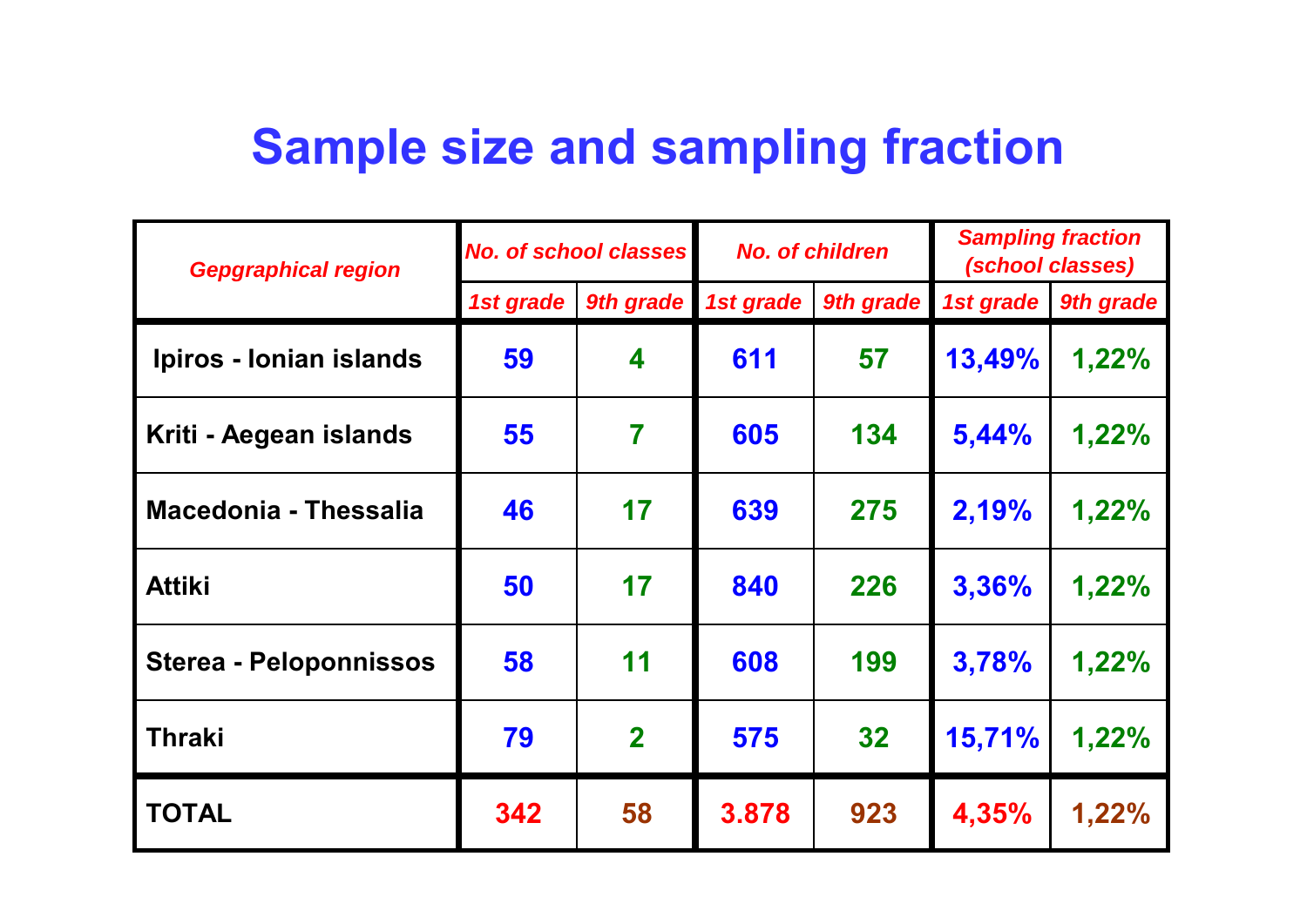### **Sampling frame, Response rate**

|           |                                 | 1st grade     | 9th grade |  |
|-----------|---------------------------------|---------------|-----------|--|
|           | • Sampling frame                |               |           |  |
|           | (full list of schools, 2004-05) |               |           |  |
|           | – Schools                       | 5,745         | 1,943     |  |
|           | - School classes                | 7,562         | 4,767     |  |
|           | • Sample (2005-06)              |               |           |  |
|           | - School classes                | 342           | 58        |  |
|           | - Children                      | 4,390         | 1,290     |  |
| $\bullet$ | <b>Response</b>                 |               |           |  |
|           | - No. of children               | 3,878 / 4,390 | 923/1,290 |  |
|           | - Response rate                 | 88.3%         | 71.6%     |  |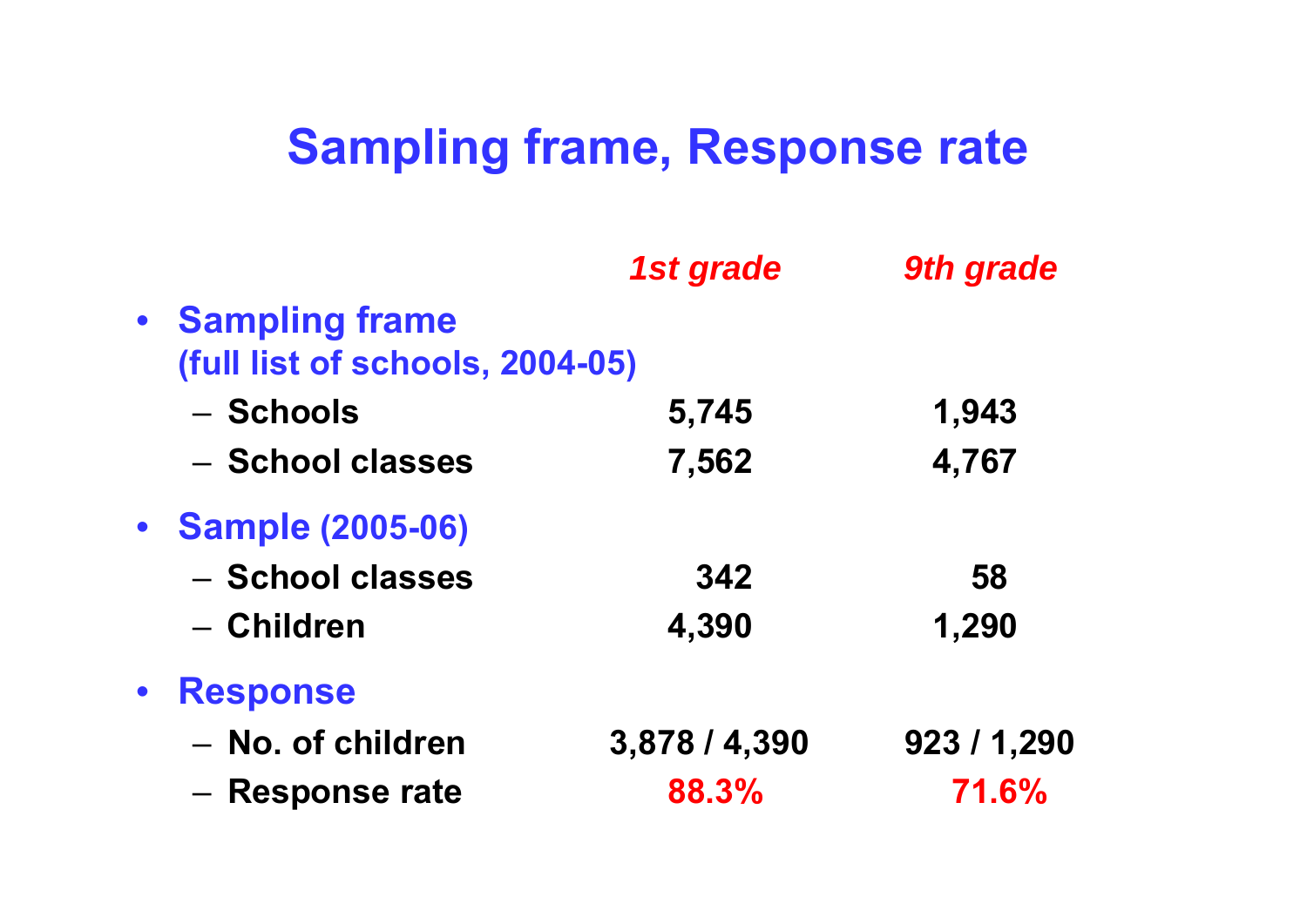

**Source of data: parent held "Child Health Booklet"**

**National vaccination survey, 2001, 2-3 yrs old children (N=722): "Child Health Booklet" kept by 99,2% of parents.**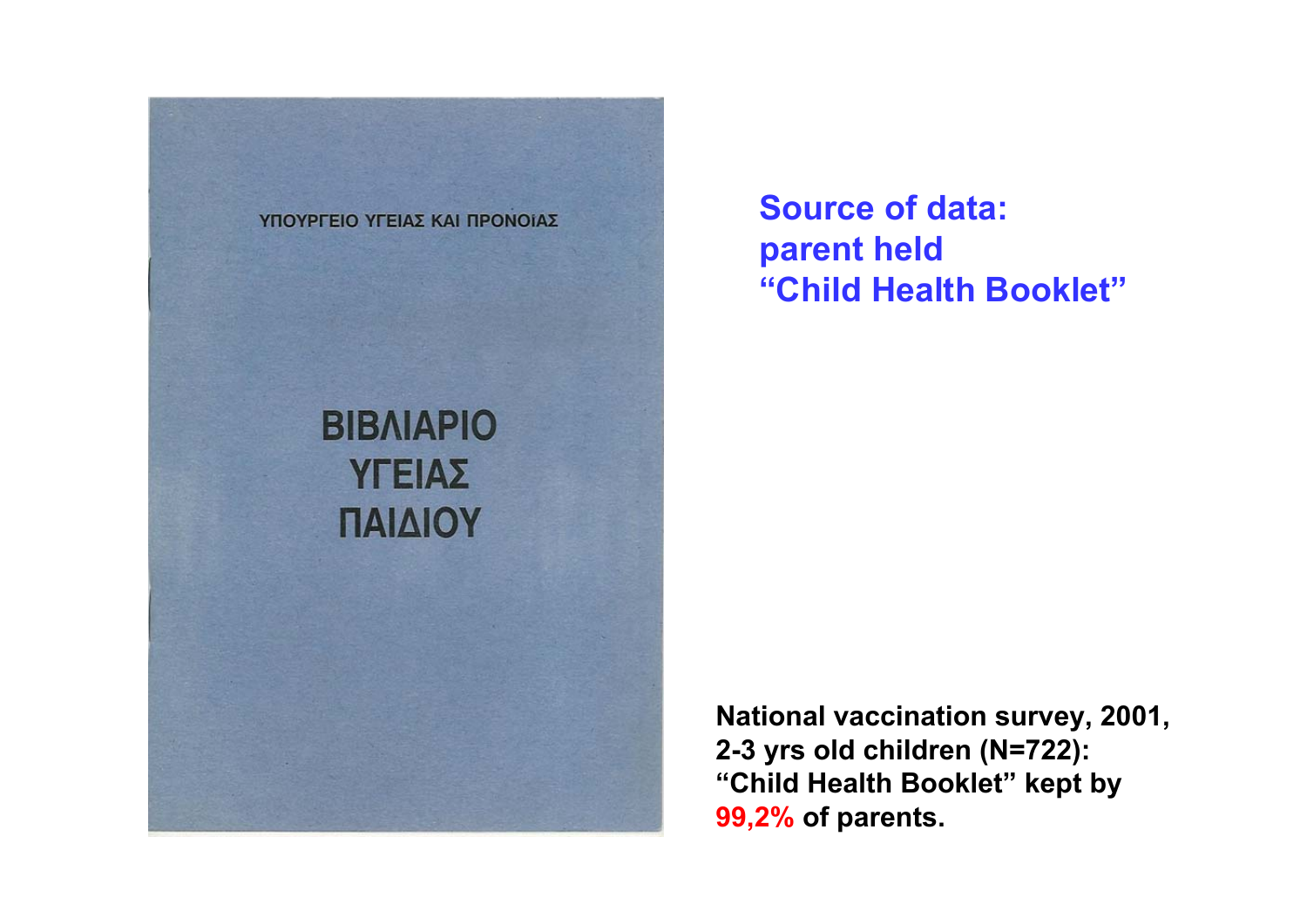# **Main characteristics of sample**

|           |                       | 1st grade           | <b>9th grade</b> |
|-----------|-----------------------|---------------------|------------------|
| $\bullet$ | <b>Median age</b>     | <b>6.7 yrs</b>      | <b>14.7 yrs</b>  |
|           | <b>Gender</b>         |                     |                  |
|           | - Boys                | 50.4%               | 51.8%            |
|           | - Girls               | 49.6%               | 48.2%            |
|           | • Type of area        |                     |                  |
|           | - Urban               | 76.8%               | 87.1%            |
|           | - Rural               | 23.2%               | 12.9%            |
|           | • In minority group   |                     |                  |
|           | - Immigrant           | $7.8\%$ (n=303)     | 10.3%            |
|           | - Greek Muslim        | $7.5\%$ (n=290) $*$ | 0.3%             |
|           | - Greek Roma          | $1.3\%$ (n=52)      | 0.4%             |
|           | <b>Place of birth</b> |                     |                  |
|           | - Greece              | 94.4%               | 89.5%            |
|           | - Other country       | $5.6\%$ (n=216)     | 10.5%            |

\* Increased sampling fraction in Thraki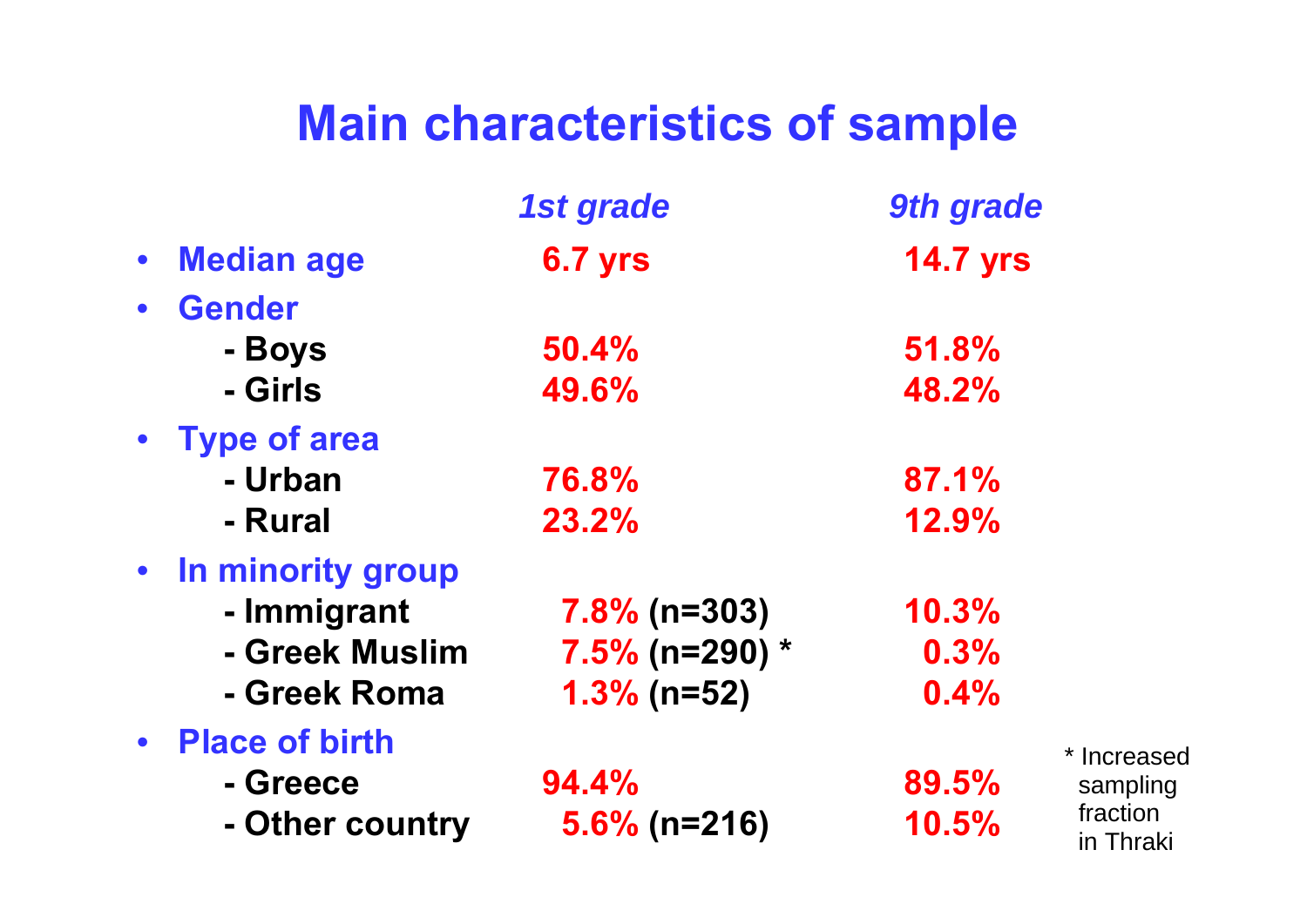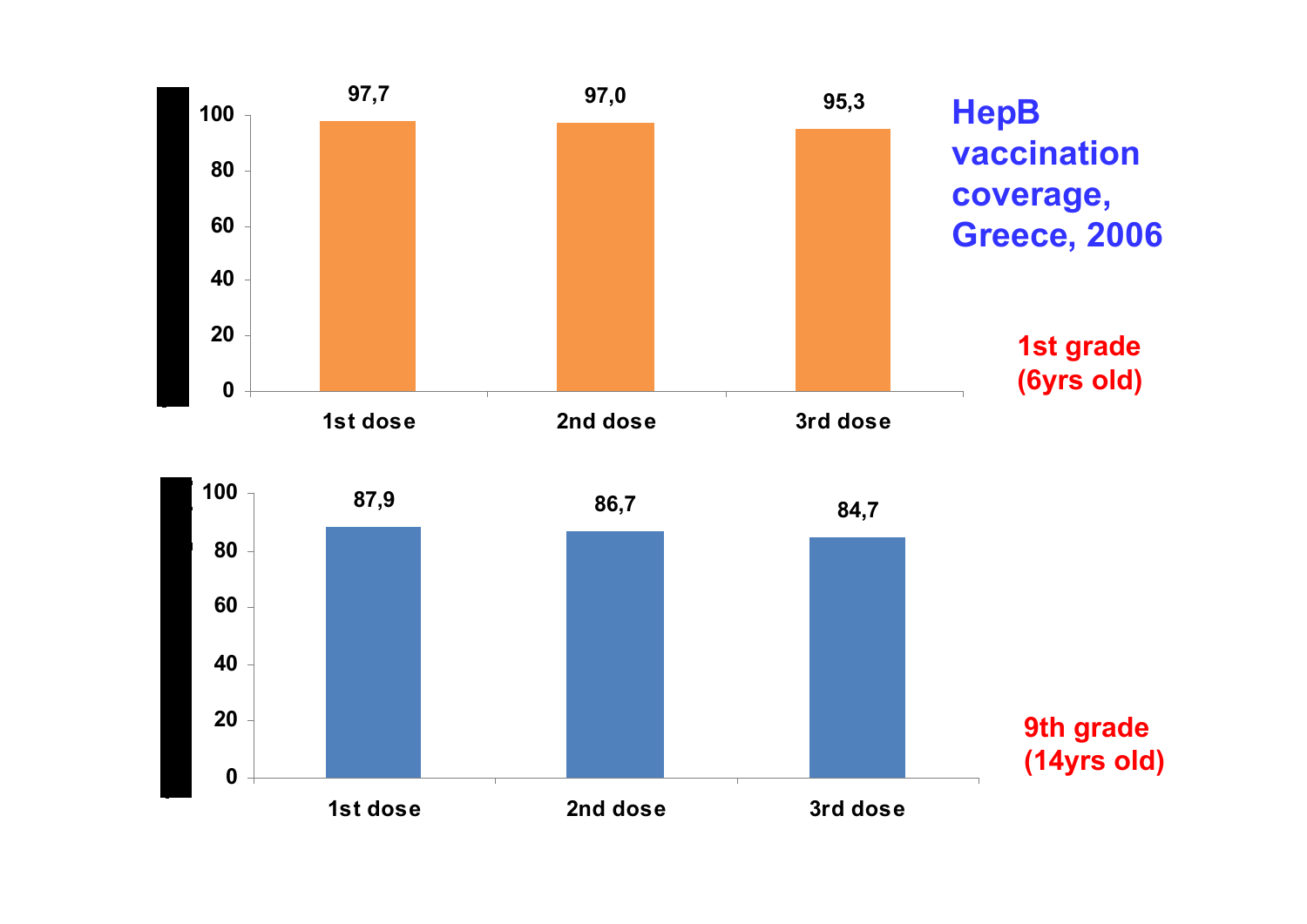

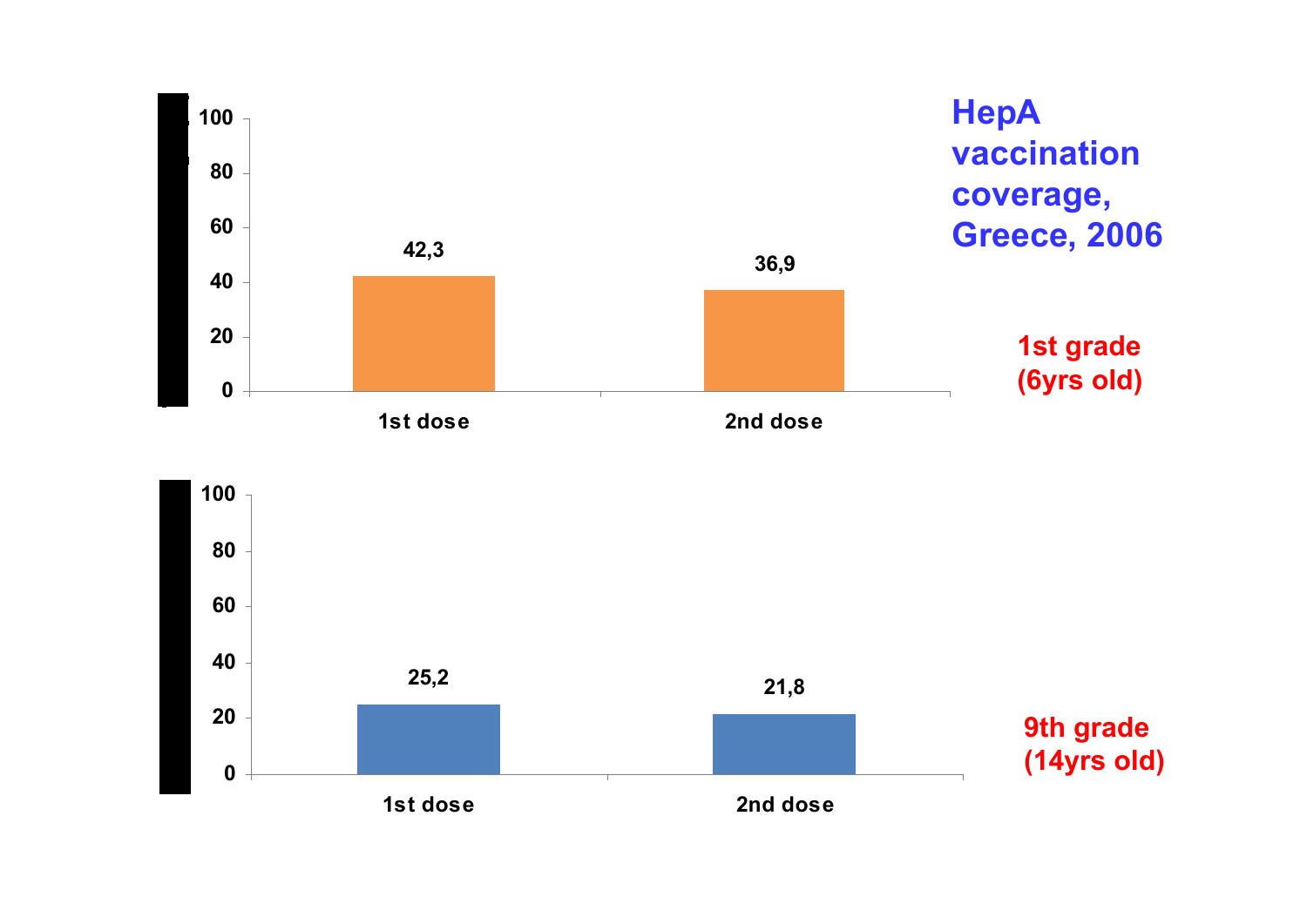# **HepB-3 coverage (1st grade) by region**

| <b>Gepgraphical region</b>    | n/N         | $\frac{0}{0}$ | 95% CI          |
|-------------------------------|-------------|---------------|-----------------|
| Ipiros - Ionian islands       | 569 / 611   | 93,1          | $90, 1 - 95, 3$ |
| Kriti - Aegean islands        | 582 / 605   | 96,2          | 94, 1-97, 5     |
| <b>Macedonia - Thessalia</b>  | 618 / 639   | 96,9          | 94,9-98,1       |
| <b>Attiki</b>                 | 805 / 840   | 95,8          | 94,0-97,1       |
| <b>Sterea - Peloponnissos</b> | 558 / 608   | 91,7          | 88,6-94,1       |
| <b>Thraki</b>                 | 544 / 575   | 94,9          | 92,4-96,6       |
| <b>TOTAL</b>                  | 3676 / 3878 | 95,3          | 94,4-96,1       |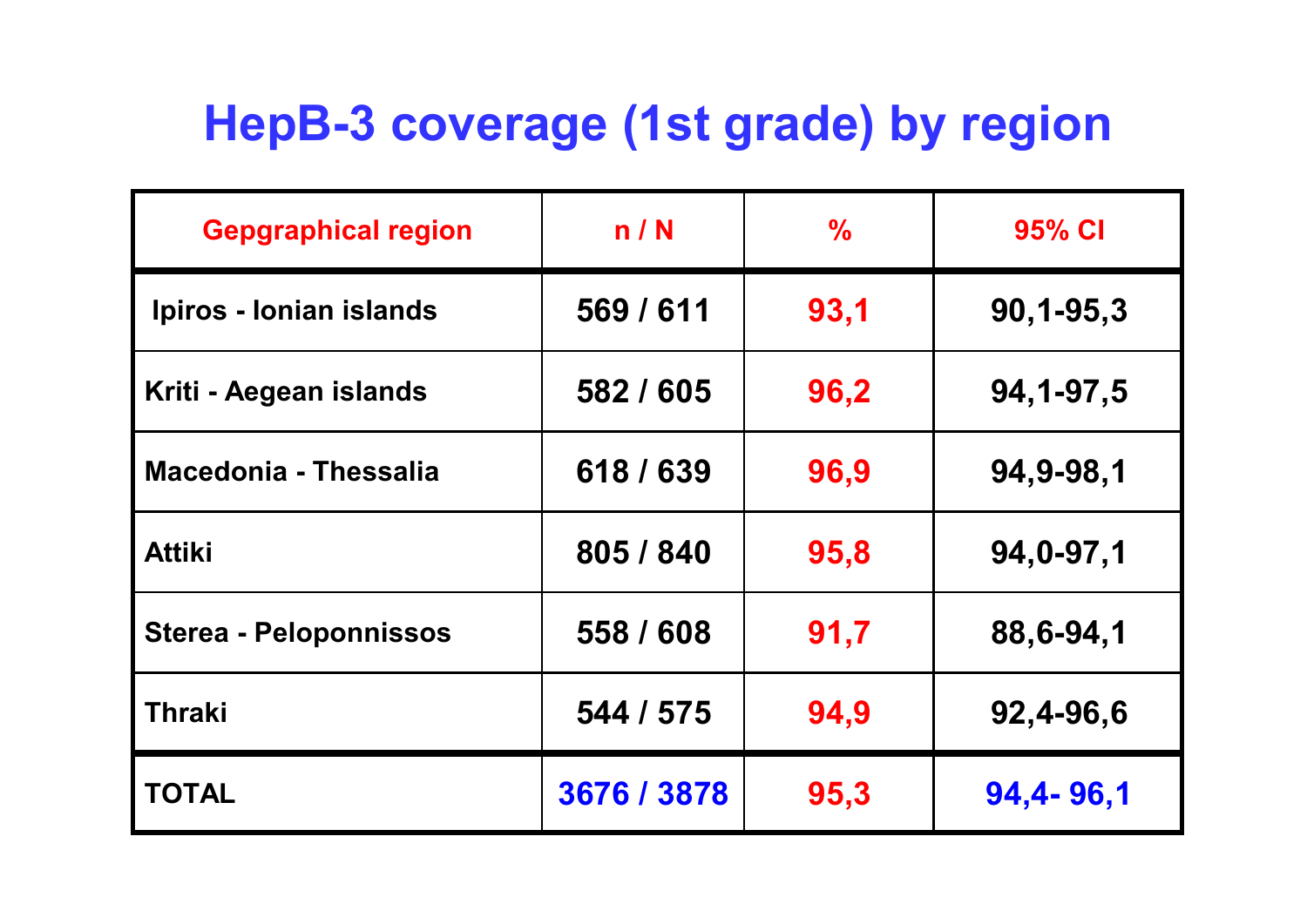#### **HepB-3 coverage (1st grade) by type of area and minority group**

| <b>Type of area</b>   | n/N         | $\frac{1}{2}$ | 95% CI      |  |
|-----------------------|-------------|---------------|-------------|--|
| <b>Urban areas</b>    | 2834 / 2980 | 95,3          | 94, 3-96, 2 |  |
| <b>Rural areas</b>    | 842 / 898   | 95,2          | 92,3-97,0   |  |
| <b>Minority group</b> | n/N         | $\frac{0}{0}$ | 95% CI      |  |
| <b>Non minority</b>   | 3079 / 3221 | 96,1          | 95,3-96,9   |  |
| Immigrant             | 276 / 303   | 91,0          | 86,7-94,0   |  |
| <b>Greek Muslim</b>   | 276 / 290   | 95,8          | 92,0-97,8   |  |
| <b>Greek Roma</b>     | 33/52       | 58,6          | 38,8-75,9   |  |
| <b>TOTAL</b>          | 3676 / 3878 | 95,3          | 94,4-96,1   |  |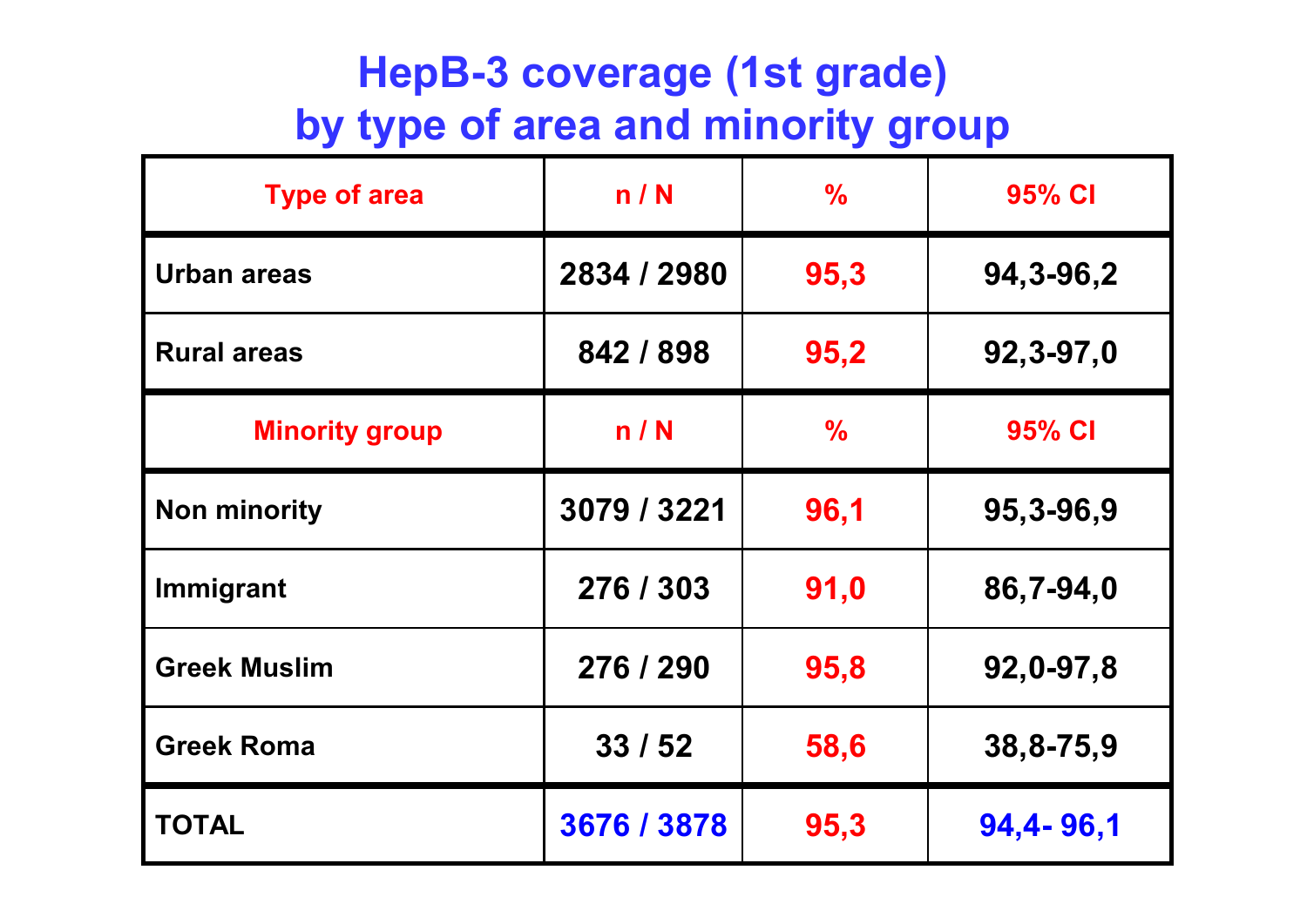# **HepA-2 (1st grade) coverage by region**

| <b>Gepgraphical region</b>    | n/N         | $\frac{0}{0}$ | 95% CI        |
|-------------------------------|-------------|---------------|---------------|
| Ipiros - Ionian islands       | 119/611     | 19,4          | 14,0-26,3     |
| Kriti - Aegean islands        | 196/605     | 32,4          | $25,6 - 40,0$ |
| <b>Macedonia - Thessalia</b>  | 243/639     | 37,0          | 30,8-43,6     |
| <b>Attiki</b>                 | 415/840     | 49,4          | 45, 3-53, 5   |
| <b>Sterea - Peloponnissos</b> | 191/608     | 31,2          | 24,6-38,6     |
| <b>Thraki</b>                 | 69 / 575    | 12,4          | $9,5 - 16,0$  |
| <b>TOTAL</b>                  | 1233 / 3878 | 36,9          | $34,1 - 39,8$ |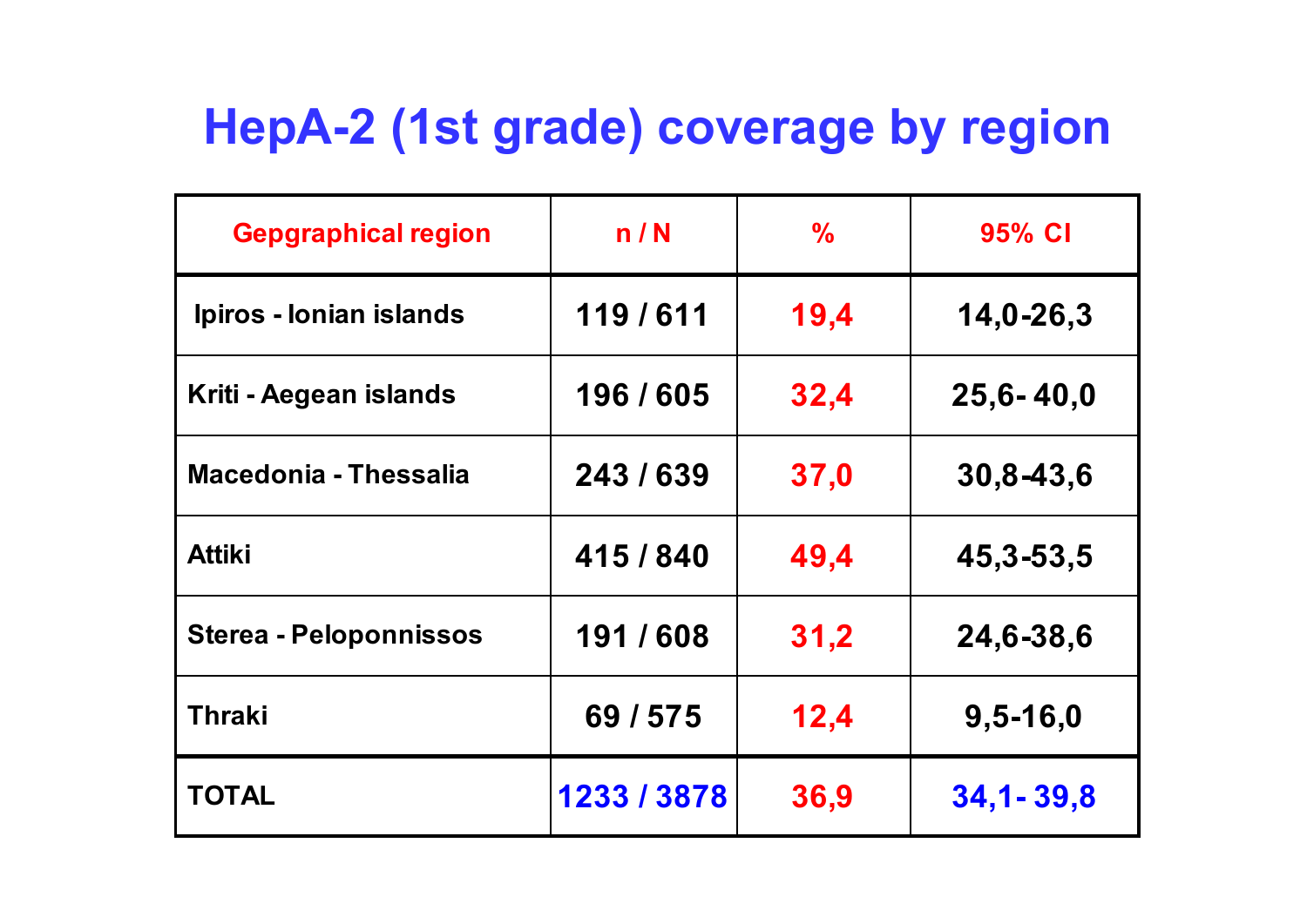#### **HepA-2 coverage (1st grade) by type of area and minority group**

| <b>Type of area</b>   | n/N         | $\frac{0}{0}$ | 95% CI          |  |
|-----------------------|-------------|---------------|-----------------|--|
| <b>Urban areas</b>    | 1040 / 2980 | 39,8          | 36,5-43,2       |  |
| <b>Rural areas</b>    | 193/898     | 24,6          | $20,1 - 29,8$   |  |
| <b>Minority group</b> | n/N         | $\frac{0}{0}$ | 95% CI          |  |
| <b>Non minority</b>   | 1156 / 3221 | 40,0          | $37,0 - 43,1$   |  |
| <b>Immigrant</b>      | 43/303      | 14,7          | $10, 1 - 20, 9$ |  |
| <b>Greek Muslim</b>   | 29 / 290    | 10,8          | $6,9-16,5$      |  |
| <b>Greek Roma</b>     | 0/52        | 0             |                 |  |
| <b>TOTAL</b>          | 1233 / 3878 | 36,9          | $34,1 - 39,8$   |  |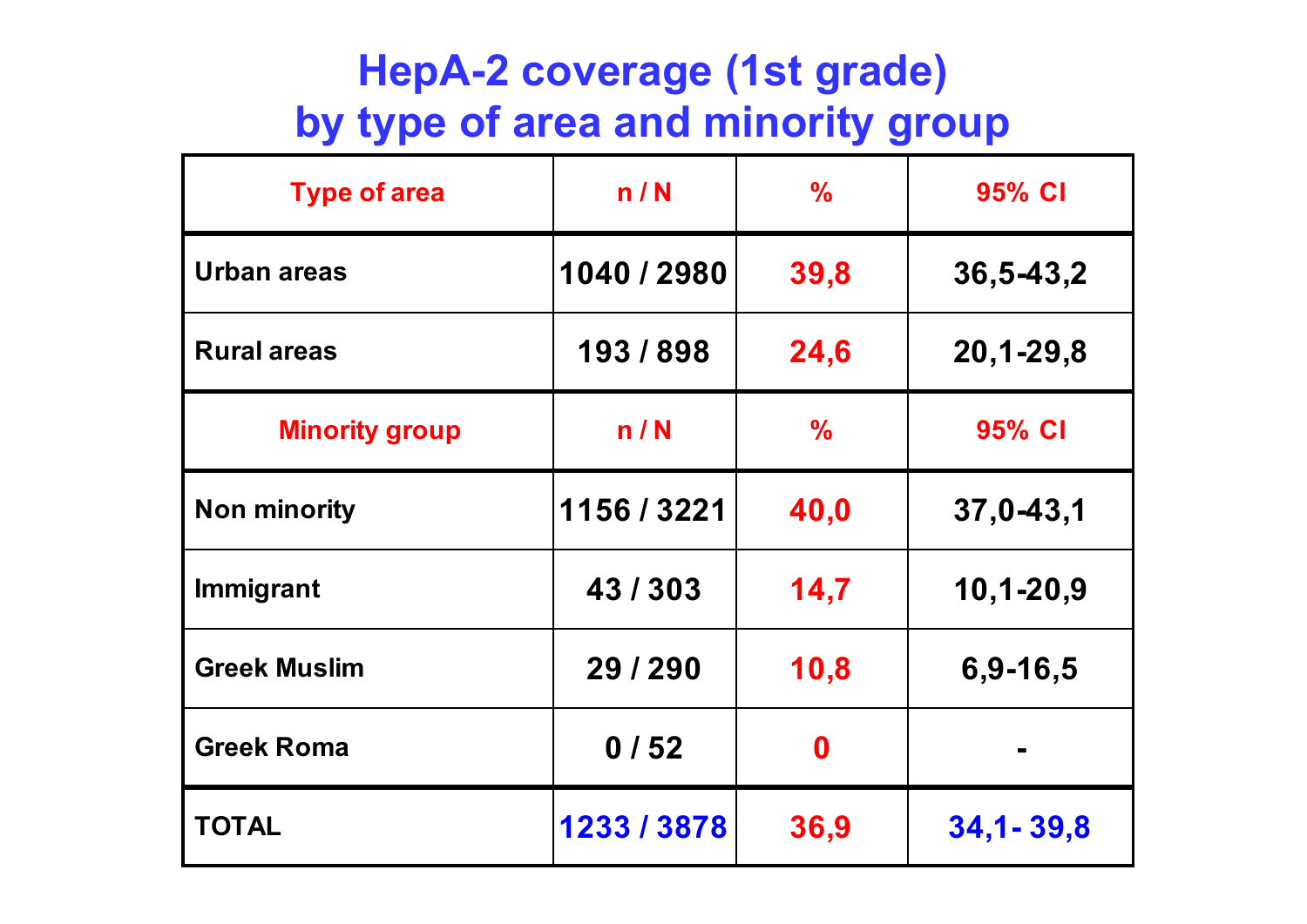### **HepB uptake by age (1st grade)**

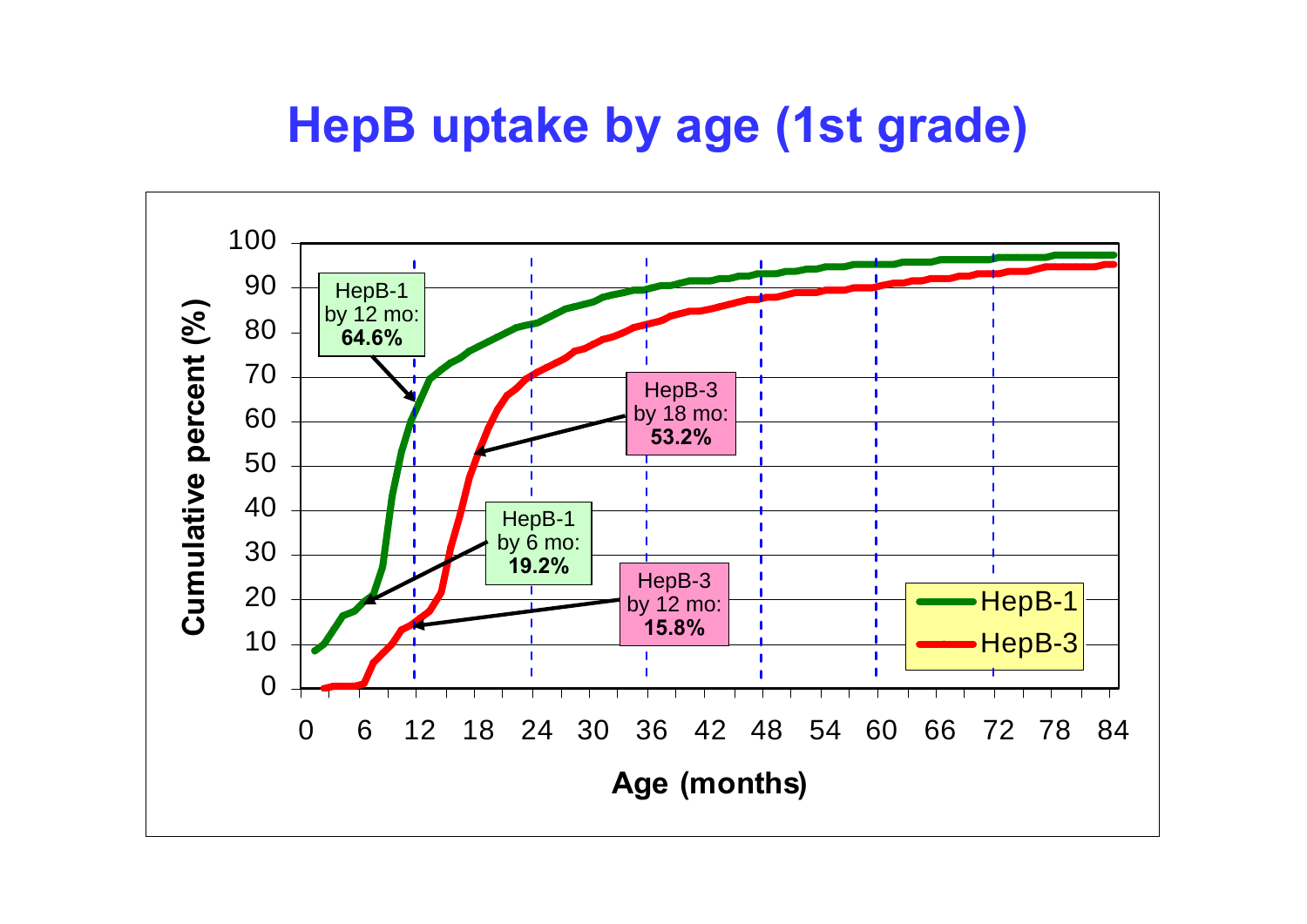#### **Hib uptake by age (1st grade)**

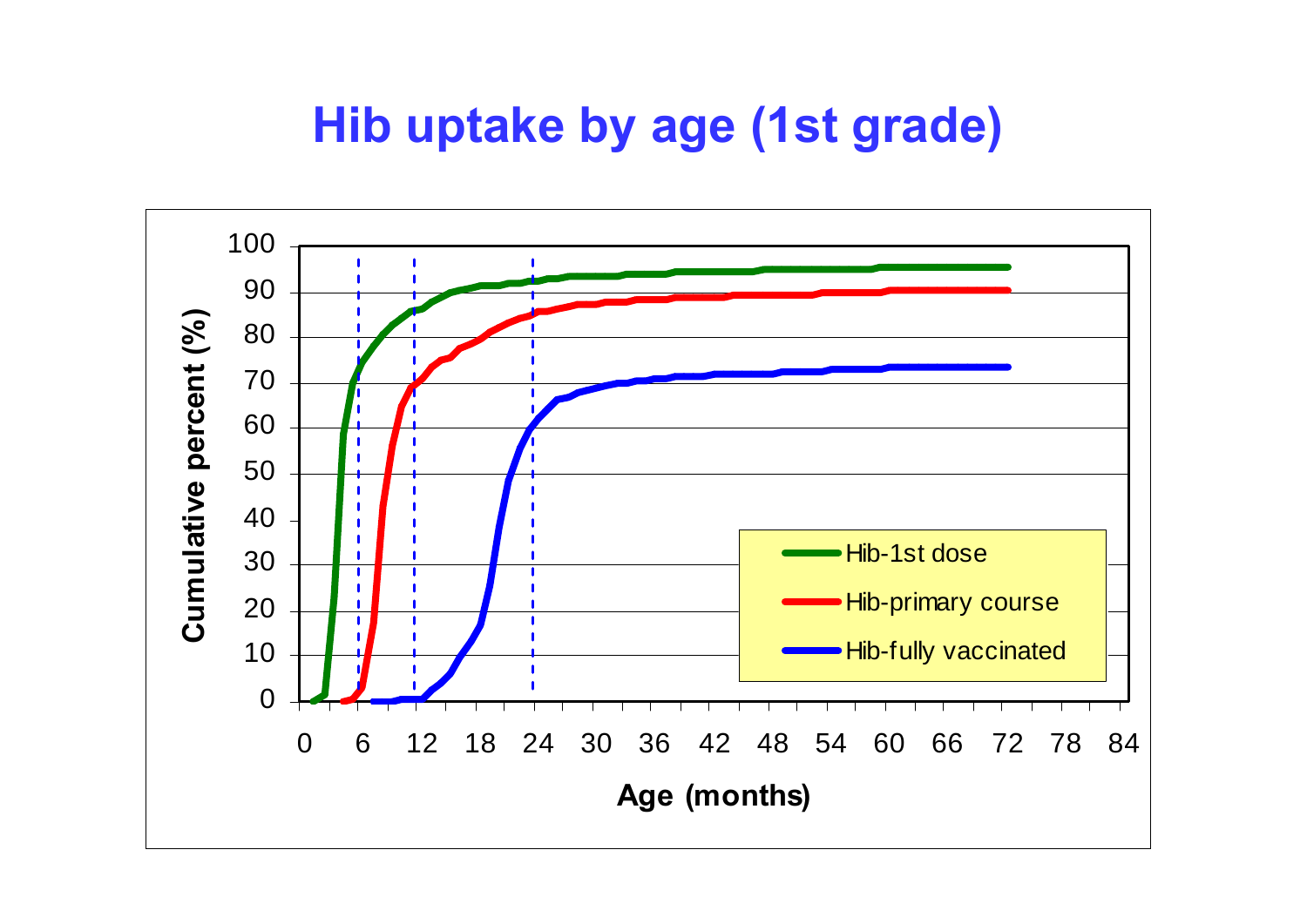### **HepB uptake by age (1st grade)**

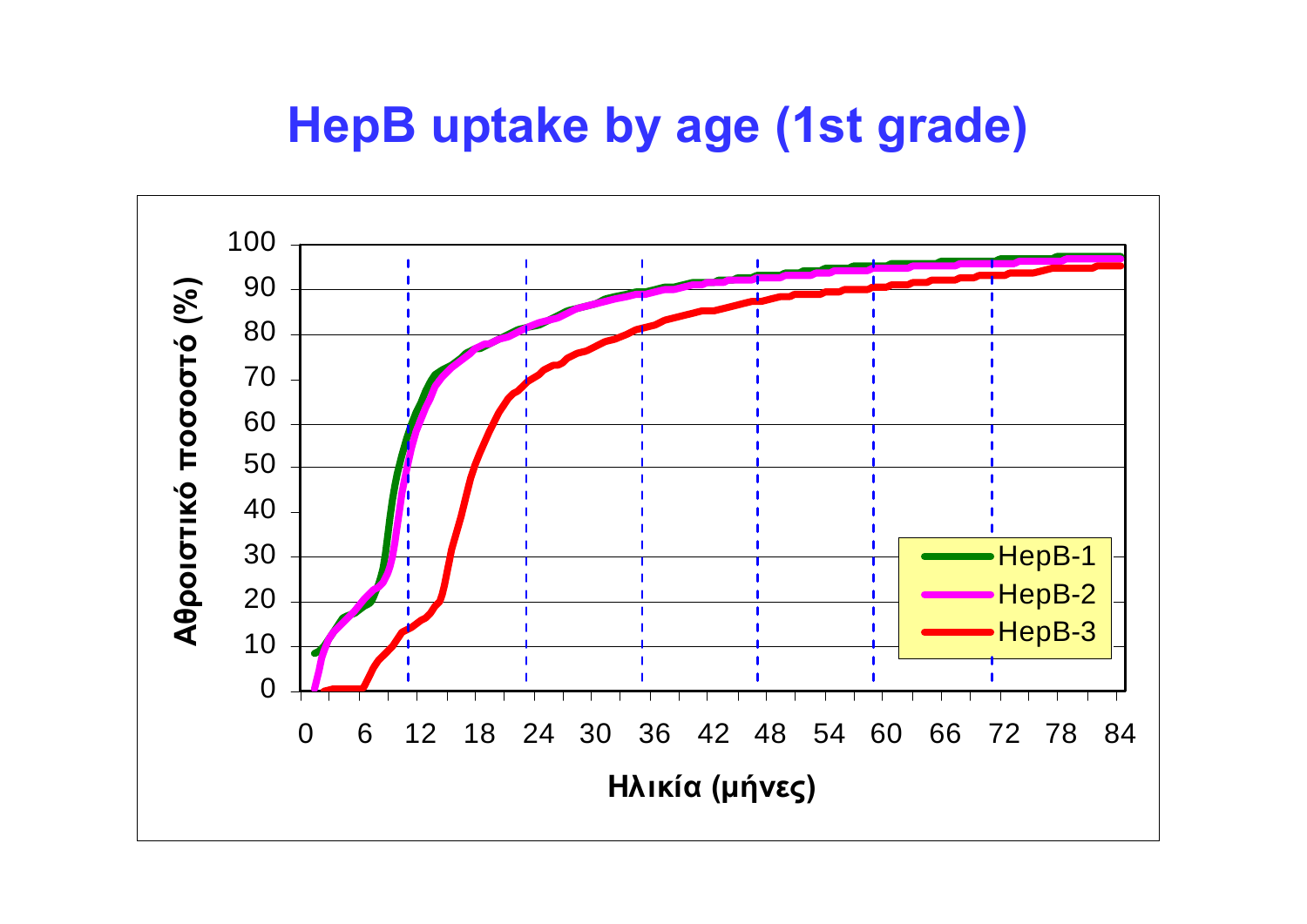## **Risk of Chronic HBV Carriage** by Age of Infection



*Source: CDC, 2007*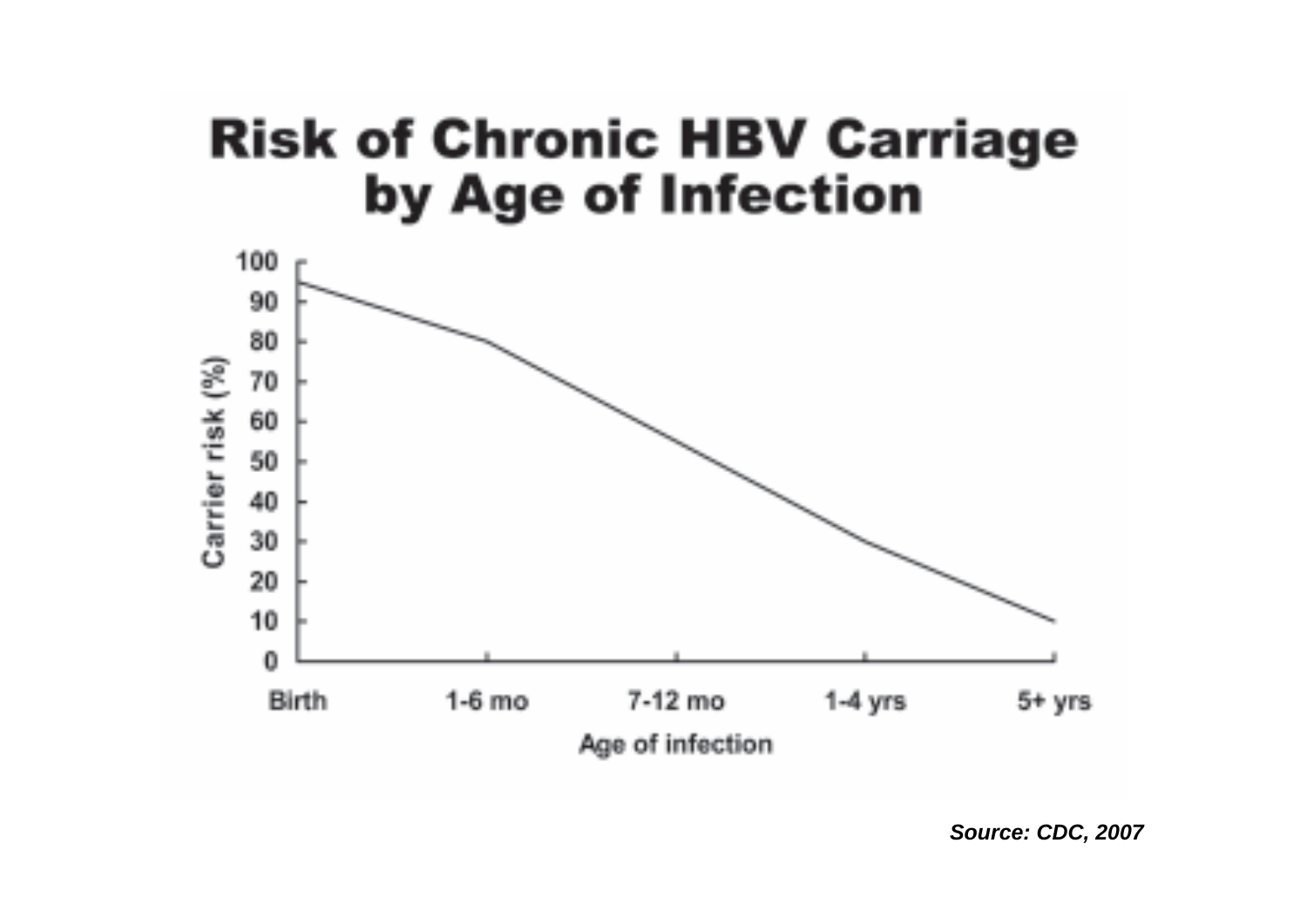#### **Type of service where vaccination was carried out**